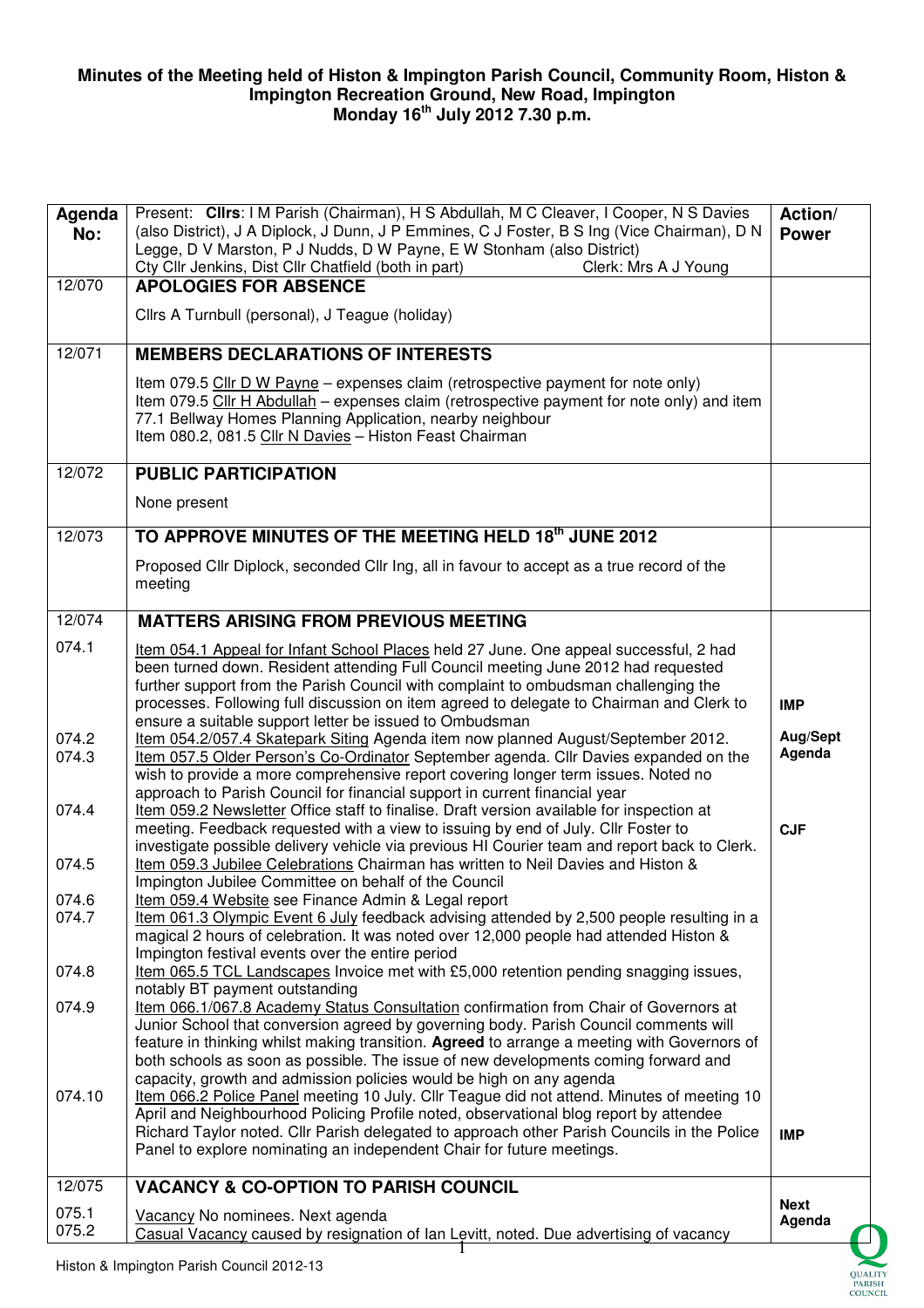|                 | process to be instigated with SCDC - future agenda. Noted 70% elected Councillor rule for<br>General Power of Competence. Following comments by Ian Levitt regarding<br>communication, any Councillor urged to approach Chair of Vice Chairman with ideas for                                                                                                                                                                                                                                                                                                                                                                                                                                                                                                                                                                                                                                                                                                                                                                                                                                                                                                                                                                                                                                                                                                                                                                                                                                                                                                            | Action/<br><b>Power</b>                           |
|-----------------|--------------------------------------------------------------------------------------------------------------------------------------------------------------------------------------------------------------------------------------------------------------------------------------------------------------------------------------------------------------------------------------------------------------------------------------------------------------------------------------------------------------------------------------------------------------------------------------------------------------------------------------------------------------------------------------------------------------------------------------------------------------------------------------------------------------------------------------------------------------------------------------------------------------------------------------------------------------------------------------------------------------------------------------------------------------------------------------------------------------------------------------------------------------------------------------------------------------------------------------------------------------------------------------------------------------------------------------------------------------------------------------------------------------------------------------------------------------------------------------------------------------------------------------------------------------------------|---------------------------------------------------|
|                 | different approach                                                                                                                                                                                                                                                                                                                                                                                                                                                                                                                                                                                                                                                                                                                                                                                                                                                                                                                                                                                                                                                                                                                                                                                                                                                                                                                                                                                                                                                                                                                                                       | <b>All Clirs</b>                                  |
| 12/076<br>076.1 | <b>TO RECEIVE REPORTS</b><br><b>County Cllrs and District Council Reports:</b><br>County Council written report accepted from Cty Cllr Jenkins covering: Economy; Transport<br>and Environmental Services; Children and Young People's Services; Discussion followed<br>on: Infant School over-subscription. Cty Cllr Jenkins to attend briefing 17 July 2012 after<br>which an approach to local newspaper may be considered. Two families turned down on<br>appeal had submitted complaint to Ombudsman; Matched Funding Highways<br>Improvements Cty Cllr Jenkins to advise which of 2 proposals for Histon High Street issued<br>had been approved; <b>B1049/A14 Crossing Consultation Formal response from Parish</b><br>Council to consultation delegated to Highways Committee; Guided Busway Concern voiced<br>over possible effect on Milton interchange. Cty Cllr Jenkins noted and also agreed to<br>investigate proportion of fee paying passengers using the busway; Cycleway Impington to<br>Milton Cty Cllr Jenkins noted layout comments and need for increased hedgerow cuts<br>where cyclepath narrow; Cty Cllr Jenkins to attend next Highways Management Committee<br>due 26 July 2012<br>District Council written report received from Dist Cllr Davies covering: Northern Corridor<br>Area Transport Plan Workshop meeting Monday 18 June; South Cambridgeshire Local<br>Plan; Bellway Homes Ltd Planning Application - SAICA Site; Orchard Park Retail<br>provision; Histon & Impington Infant School capacity issues; Histon & Impington Olympic | <b>Highways</b><br><b>Committee</b><br><b>JDJ</b> |
| 076.2           | Celebration Friday 6 June; Histon & Impington Feast Festival 2012. No updates.<br>Clerks Report (Appx 1) Additional discussion on Allotment work carried out Confirmation of<br>costs £710 received. Some query over extent of work agreed and carried out; VAT                                                                                                                                                                                                                                                                                                                                                                                                                                                                                                                                                                                                                                                                                                                                                                                                                                                                                                                                                                                                                                                                                                                                                                                                                                                                                                          |                                                   |
| 076.3           | Services Clerk to check on annual costs involved<br>Chairman's Report (Appx 2) including report of street lighting briefing attended. Additional<br>discussion on: Council Surgery agreed to provide use of Recreation Centre for time being.<br>Noted:<br>Quality Council references to communication with public, usefulness for cross-council<br>communication<br>Possibility of changing to a better day/time (currently Friday monthly) and more central<br>$\bullet$                                                                                                                                                                                                                                                                                                                                                                                                                                                                                                                                                                                                                                                                                                                                                                                                                                                                                                                                                                                                                                                                                               |                                                   |
| 076.4           | venue<br>Any Parish Councillor able to attend, to bring issues back to Full Council. Attendees<br>$\bullet$<br>advise Clerk for diary<br>Promotion issues, preference for encompassing all District, County and Parish matters,<br>$\bullet$<br>not a political vehicle. Issues to be debated further as part of a Communication Strategy<br>session planned for the Autumn (Cllrs Parish and Ing leading)<br>Loss of HI Courier Possibilities for successor to be included in Communications Strategy<br>session Autumn 2012. Some discussion on costs, advertising issues, partners, paid editor<br>Street Lighting Briefing attended. Query raised over non-use of LED, accepting PFI now<br>signed<br>Other Committee Chairman's Reports Any Committee Chair where Committee had not met                                                                                                                                                                                                                                                                                                                                                                                                                                                                                                                                                                                                                                                                                                                                                                             | <b>IMP/BSI</b>                                    |
|                 | during the previous month encouraged to provide a written report if wish to make any<br>updates. Cllr Legge reported on Highways Committee matters. A14/B1049 Crossing<br>consultation event attended 10 July 2012. Further consultation event due 18 July 2012 at<br>Orchard Park Community Centre. Cllr Legge outlined some comments made to be reported<br>at Highways Committee 26 July 2012                                                                                                                                                                                                                                                                                                                                                                                                                                                                                                                                                                                                                                                                                                                                                                                                                                                                                                                                                                                                                                                                                                                                                                         | <b>Highways</b><br><b>Committee</b>               |
| 12/077          | <b>TO RECEIVE Planning Committee Reports</b>                                                                                                                                                                                                                                                                                                                                                                                                                                                                                                                                                                                                                                                                                                                                                                                                                                                                                                                                                                                                                                                                                                                                                                                                                                                                                                                                                                                                                                                                                                                             |                                                   |
| 077.1<br>077.2  | Minutes 26 June and 10 July 2012 provided for all and accepted<br>Informal meeting notes 27 June 2012 Bellway Homes copied to all. Cllr Abdullah declared<br>interest and did not take part in discussions. Noted: decision of delegated approval made<br>for application<br>Draft Section 106 now included changes as results of meeting, including a £30,000<br>Public Art contribution<br>Cllrs Payne and Ing to meet Kate Wood at SCDC to raise issues<br>$\bullet$<br>Following many hours of work put in, Planning Committee of the Parish Council<br>registered disappointment that request for deferral (pending further reports on                                                                                                                                                                                                                                                                                                                                                                                                                                                                                                                                                                                                                                                                                                                                                                                                                                                                                                                              | <b>DWP/BSI</b>                                    |

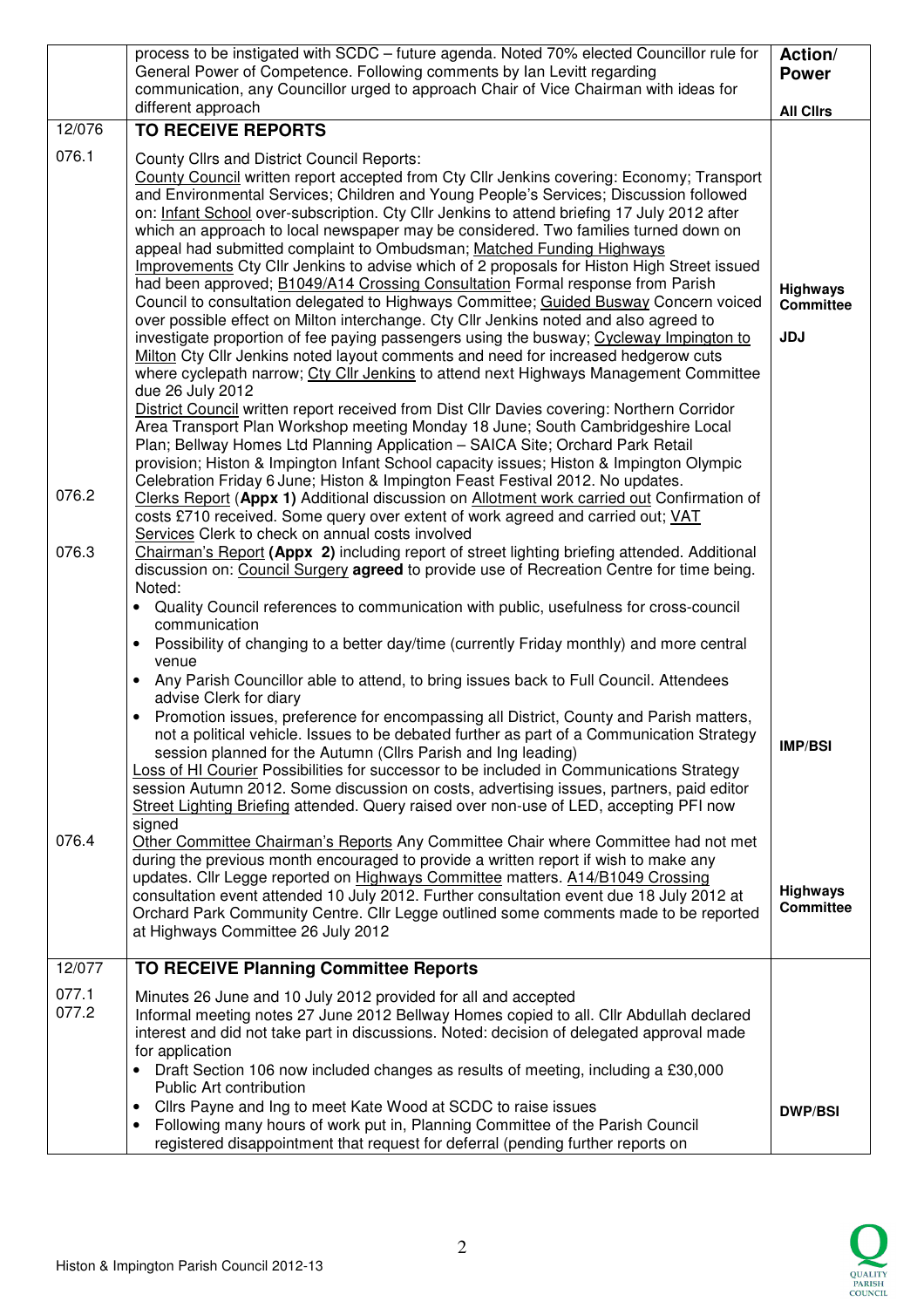| 077.3<br>077.4<br>077.5<br>077.6 | asbestos/environment issues currently overshadowing reputation of the site and<br>resolution of other issues) had been denied at SCDC. It was felt that a dissenting written<br>viewpoint by one of our three District Councillors had not helped. The Parish Council<br>expressed a wish that a united front on important planning issues could be achieved to<br>maximise the impact on District Council of the views in hand<br>SHLAA/Local Plan Options Full discussion on issues surrounding the options. Planning<br>Committee had formed a sub-committee to look at how information will be gathered and<br>responses made. The sub-committee would need to consider strategic options and policy<br>choices.<br>Northstowe Cllr Payne reported on agreement to framework by Joint Development Control<br>Committee. District Cllr Chatfield left the meeting<br>Vacancy on Planning Committee caused by resignation of lan Levitt. No nominees. Future<br>agenda<br>Working Parties Proposal from Cllr Turnbull to merge Working Parties covering Land rear<br>of Manor Park, Station Design Group and Community Led Plan ("Parish Plan") had been<br>declined by Planning Committee | Action/<br><b>Power</b><br><b>Future</b><br>agenda |
|----------------------------------|----------------------------------------------------------------------------------------------------------------------------------------------------------------------------------------------------------------------------------------------------------------------------------------------------------------------------------------------------------------------------------------------------------------------------------------------------------------------------------------------------------------------------------------------------------------------------------------------------------------------------------------------------------------------------------------------------------------------------------------------------------------------------------------------------------------------------------------------------------------------------------------------------------------------------------------------------------------------------------------------------------------------------------------------------------------------------------------------------------------------------------------------------------------------------------------------|----------------------------------------------------|
| 12/078                           | <b>TO RECEIVE Employment Committee Report</b>                                                                                                                                                                                                                                                                                                                                                                                                                                                                                                                                                                                                                                                                                                                                                                                                                                                                                                                                                                                                                                                                                                                                                |                                                    |
| 078.1                            | Deferred to "In Committee" at end of meeting under Standing Order I c) due to confidential<br>nature of business to be discussed                                                                                                                                                                                                                                                                                                                                                                                                                                                                                                                                                                                                                                                                                                                                                                                                                                                                                                                                                                                                                                                             |                                                    |
| 12/079                           | TO RECEIVE Finance, Administration and Legal Committee Report                                                                                                                                                                                                                                                                                                                                                                                                                                                                                                                                                                                                                                                                                                                                                                                                                                                                                                                                                                                                                                                                                                                                |                                                    |
| 079.1                            | Minutes 2 July 2023 provided to all and accepted. Next meeting due 1 October 2012.<br>Noted three vacancies now existed, future agenda                                                                                                                                                                                                                                                                                                                                                                                                                                                                                                                                                                                                                                                                                                                                                                                                                                                                                                                                                                                                                                                       | <b>Future</b><br>agenda                            |
| 079.2                            | Adoption of new Code of Conduct Proposed Cllr Ing, seconded Cllr Payne 12 in favour 1<br>abstention, 1 against to adopt Cambridgeshire Local Authority Code of Conduct for<br>ratification in future agenda once formally adopted by SCDC. Noted fluidity of issues<br>surrounding the code.                                                                                                                                                                                                                                                                                                                                                                                                                                                                                                                                                                                                                                                                                                                                                                                                                                                                                                 | Aug/Sept<br>agenda                                 |
| 079.3                            | Declarations of Interest forms All signed forms to be with Clerk by 23 July 2012 for<br>submission to SCDC by 28 July 2012                                                                                                                                                                                                                                                                                                                                                                                                                                                                                                                                                                                                                                                                                                                                                                                                                                                                                                                                                                                                                                                                   | <b>All Clirs</b>                                   |
| 079.4                            | Process for review of Complaints Procedure and Standing Orders in light of new Code of<br>Conduct Agreed once Code ratified Finance, Legal and Administration should look at                                                                                                                                                                                                                                                                                                                                                                                                                                                                                                                                                                                                                                                                                                                                                                                                                                                                                                                                                                                                                 | <b>FLA</b><br><b>Committee</b>                     |
| 079.5                            | reviewing to take account of new Code<br>(Appx 3) Page 2 Clerks Report (plus amounts paid in). Cllrs Payne and Abdullah declared<br>interests. Proposed Cllr Ing, seconded Cllr Foster, 13 in favour to note retrospective<br>payments made for Parish Council and Recreation Ground (No 2) account.                                                                                                                                                                                                                                                                                                                                                                                                                                                                                                                                                                                                                                                                                                                                                                                                                                                                                         |                                                    |
| 12/080                           | <b>RECENT CORRESPONDENCE</b>                                                                                                                                                                                                                                                                                                                                                                                                                                                                                                                                                                                                                                                                                                                                                                                                                                                                                                                                                                                                                                                                                                                                                                 |                                                    |
| 080.1<br>080.2                   | South Cambs District Council Invitation to enter Histon & Impington Parish Council or any<br>other community group for "Community Pride Award" and/or nominate one local resident<br>for "Village Hero Award". Closing date 31 July. Dist Cllrs Davies and Stonham voluntarily<br>left the meeting room. All <b>agreed</b> to prepare nomination for 2012 Festival Organiser as<br>"Village Hero Award" and to nominate enviro.volunteers for "Community Pride Award". Cllr<br>Abdullah would approach Andrea Cramp, Youth Worker for nominated for "Youth Pride<br>Award". Dist Cllrs Davies and Stonham returned to meeting<br>Village Green Cllr Davies declared interest as Chairman of Histon & Impington Feast<br>Committee. Approach regarding possible alternative use of Village Green for Feast 2013.<br>Suggestion to delegate to Environment Committee for discussion. Agreed                                                                                                                                                                                                                                                                                                    | <b>Enviroment</b><br><b>Committee</b>              |
| 080.3                            | Circulating File available on request, comprising: Clerks & Councils Direct July 2012; Local<br><b>Council Review Summer 2012</b>                                                                                                                                                                                                                                                                                                                                                                                                                                                                                                                                                                                                                                                                                                                                                                                                                                                                                                                                                                                                                                                            |                                                    |
| 080.4                            | Letter of thanks from Diane Johnson for nomination to attend Queen Elizabeth II Jubilee<br>Picnic                                                                                                                                                                                                                                                                                                                                                                                                                                                                                                                                                                                                                                                                                                                                                                                                                                                                                                                                                                                                                                                                                            |                                                    |
| 080.5                            | Letter from student seeking sponsorship for trip to India as British Representative of Sport.<br>Response made explaining Parish Council unable to assist but wishing well                                                                                                                                                                                                                                                                                                                                                                                                                                                                                                                                                                                                                                                                                                                                                                                                                                                                                                                                                                                                                   |                                                    |
| 080.6                            | Cllr Ing reported on approach by Neighbourhood Watch Scheme co-ordinator for a<br>meeting. Parish Council were seeking clarification on role from existing Neighbourhood<br>Watch team in Histon & Impington<br>Chairman formally asked for meeting extension under Standing Order No 1 (x).                                                                                                                                                                                                                                                                                                                                                                                                                                                                                                                                                                                                                                                                                                                                                                                                                                                                                                 |                                                    |